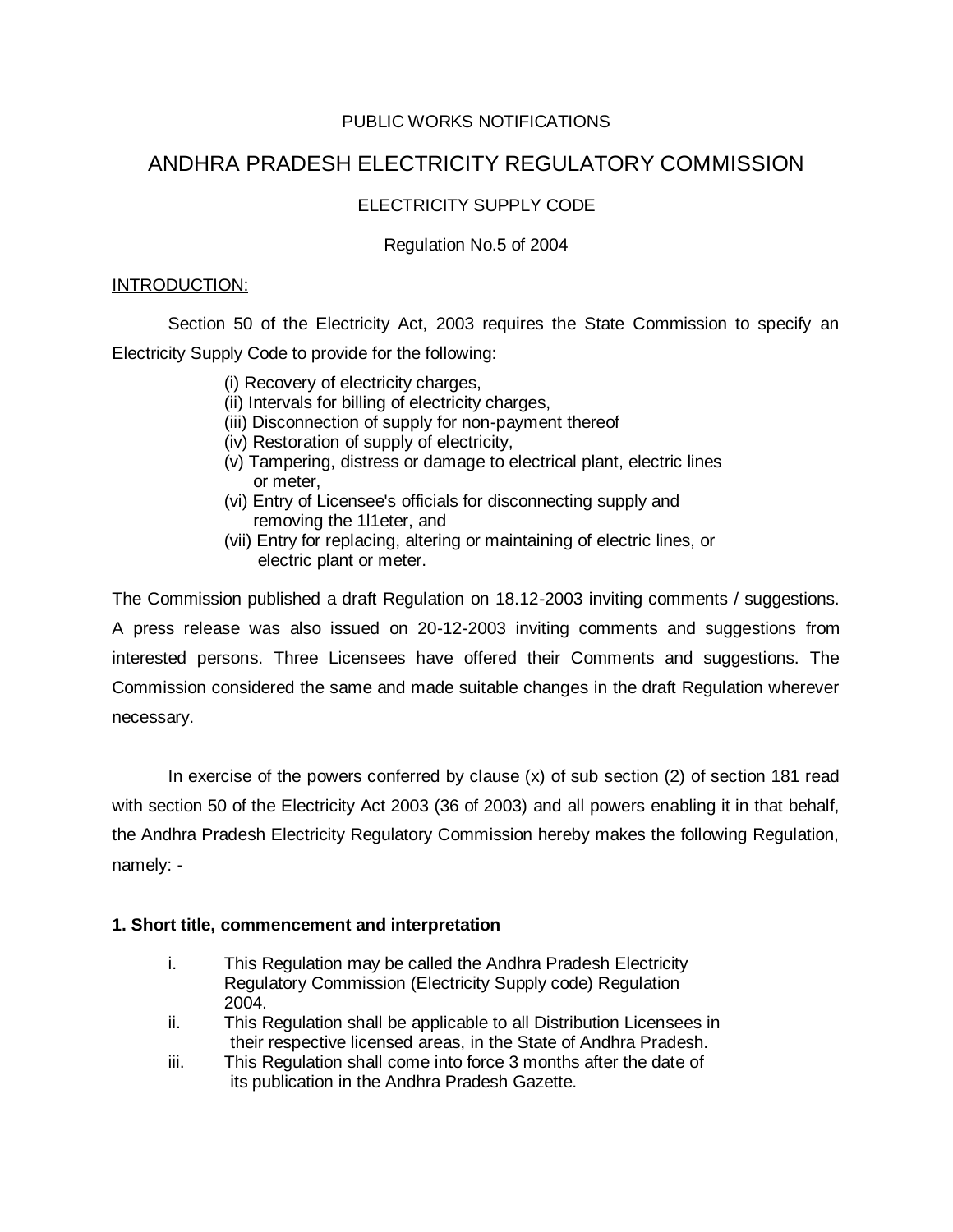- **2. Definitions** ----- In this Regulation, unless the context otherwise requires:-
	- (a) "Act" means the Electricity Act, 2003;
	- (b) "Commission" means the Andhra Pradesh Electricity Regulatory Commission;
	- (c) "consumption charges" means charges payable for the consumption of electrical energy in Kwhrs multiplied by appropriate tariff rates and also includes Demand/Fixed charges, Fuel Surcharge Adjustment (FSA) and customer charges etc., wherever applicable. "
	- (d) "high tension (HT) consumer" means a consumer who is supplied electricity at a voltage higher than 440 volts.
	- (e) "HT rates" means the consumption charges payable by HT consumers.
	- (f) "low tension (LT) consumer" means a consumer who is supplied , electricity at a voltage up to 440 volts.
	- (g) "LT rates" means the consumption charges payable by LT consumers.
	- (h) "month" means the calendar month The period of about 30 days between the two consecutive meter readings shall also be regarded as a month for purpose of billing;
	- (i) "premises" includes any land, building or structure;
	- (j) All other expressions used herein but not specifically defined herein but defined in the Act shall have the meaning assigned to them in the Act. The other expressions used herein but not specifically defined in this regulation or in the Act but defined in the Andhra Pradesh Electricity Reform Act, 1998 shall have the meaning assigned to them under the said Act, provided that such definitions in the Andhra Pradesh Electricity Reform Act, 1998 are not inconsistent With the provisions of the Electricity Act, 2003.

### **3. Recovery of Electricity Charges from consumers**

3.1 The distribution licensee shall recover the electricity charges for the electricity supplied to the consumer as per the tariff determined by the Commission from time to time in accordance with the provisions of Electricity Act 2003:

Provided that where there are more than one Licensee in the same distribution area the Licensees may be allowed by the Commission to recover the charges at such tariffs as the licensee may consider appropriate subject to the maximum ceiling of tariff fixed by the Commission.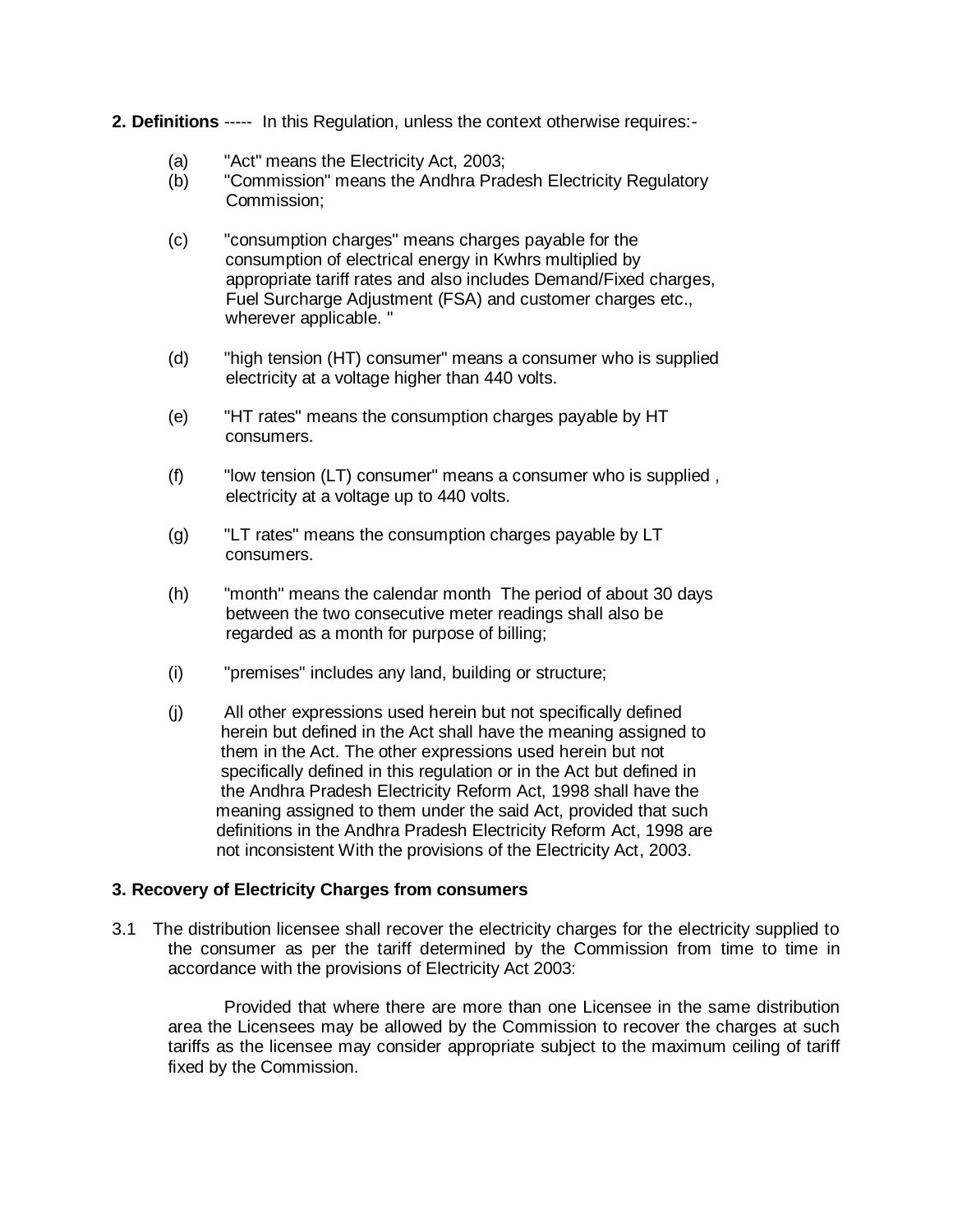- 3.2 Unless otherwise specified, all HT and LT rates refer to one point of supply and each separate establishment will be given separate point of supply.
- 3.3 The consumer shall pay to the distribution licensee within the time specified for the purpose under clause 4 every month/billing period at the appropriate office of the distribution licensee or any other place allowed by the distribution licensee,charges for the electrical energy supplied to the consumer during the preceding billing period at the tariff in force from time to time.
- 3.4 The consumer shall pay, ill addition to the charges fixed in the Tariff determined by the Commission, all surcharges, additional charges if any and any other charges payable relating to the supply of energy to the consumer as per the tariff conditions in force from time to time. The consumer shall also pay all the amounts chargeable by the Government by way of tax/duty etc, to the appropriate authority as specified by the Government.
- 3.5 When supply to a new consumer is commenced in the middle of a billing period, the demand charges, or any other similar fixed charges shall be levied pro rata for the number of days for which supply is given during the billing period. In the case of energy, pro rata minimum charge or the charges at appropriate tariff for the energy actually consumed, whichever is higher shall be payable by the consumer.

#### **4. Electricity Bills**

#### **4.1 Intervals of Electricity Bills**

- 4.1.1 Bills shall be issued at a periodicity of not more than 2 months in respect of domestic, commercial agricultural services (metered cases) and general purpose consumers. Flat rate agricultural consumer shall be provided with pass books and electricity charges shall be collected monthly on pro rata basis in respect of annual flat rate tariff fixed for this category. In respect of all other categories of consumers, the bills shall be issued monthly.
- 4.1.2 The consumer shall be informed in advance of the periodicity of billing for his service (monthly or bimonthly), date in the calendar month when his meter will be read, bill date in the calendar month and due date for payment in the calendar month. It shall be obligatory on the part of Licensee to read meter of a service on prescribed date. But in unforeseen circumstances, the licensee may record the meter reading two days before after the prescribed date.

The bill date shall be the date of meter reading for spot billing system and in other cases it shall be within one week from the date of the meter reading. The bill shall be served to a consumer immediately after the meter reading in case of spot billing system and in other cases within a period of one week from the bill date.

The licensee shall obtain the acknowledgement of the consumer or some other inmate of the premises after issue of the bill and the authorized meter reader shall also enter the meter reading and the date of reading in the passbook/ or meter card provided to the consumer.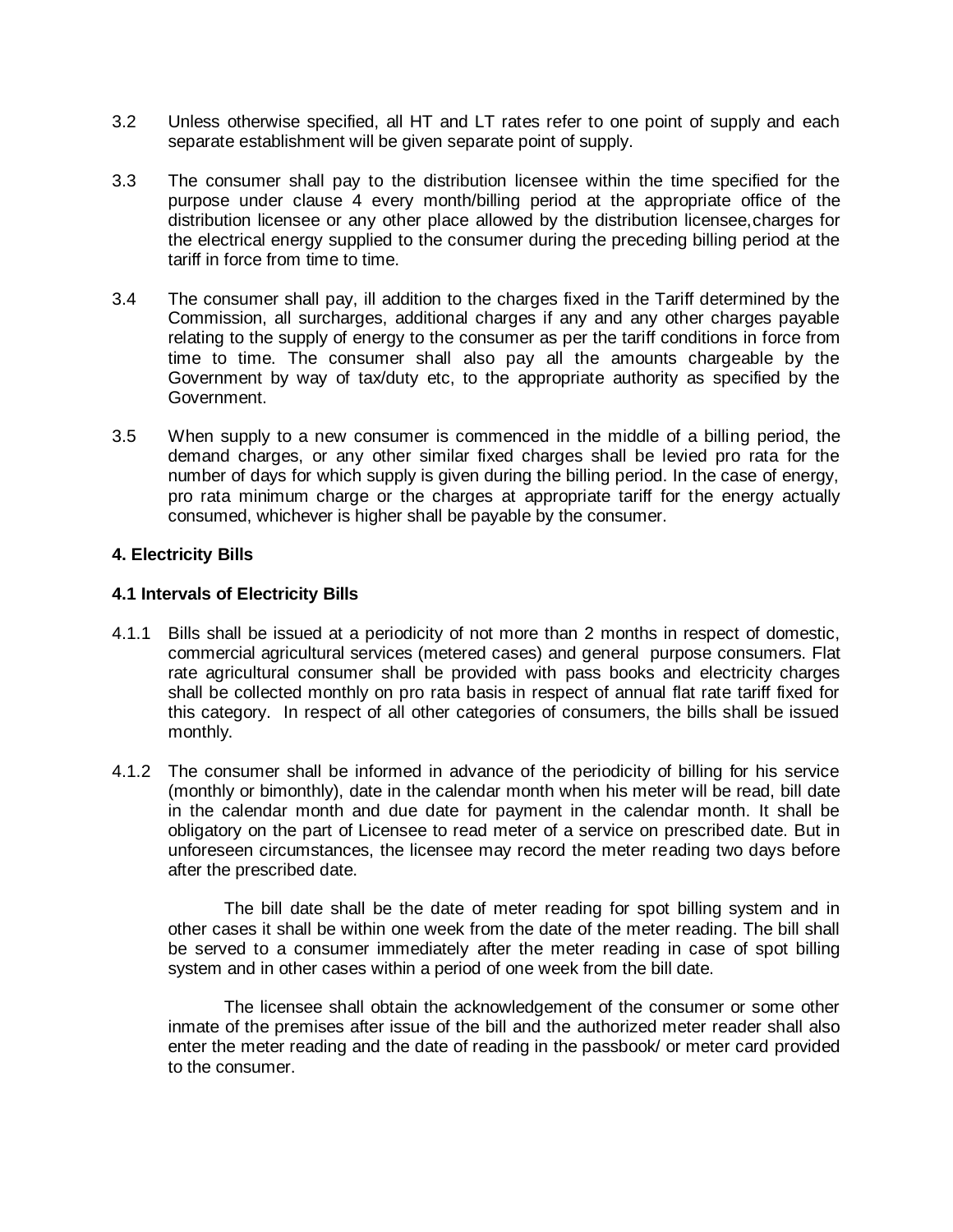- 4.13 Bills shal1 be sent to the consumers, other than HI category, either by post or by hand delivery and in case of HT consumers, either by certificate of posting or by hand delivery. The fact of dispatch of bills to the consumers of a particular area will be displayed by appropriate notice on the notice board of the Licensee's Revenue office of the area concerned. Loss in transit of the bill if sent by post shall not be the responsibility of the licensee. However in case of hand delivery proof of service of the bill shall be maintained at the concerned Revenue Office of the Licensee. It shall be the responsibility of the Licensee to ensure prompt delivery of bills to the consumer. However, if the consurner does not receive the bill within 14 days from the date of meter reading, he should approach the Revenue Office concerned to obtain a duplicate copy of the bill.
- 4.1.4 The Licensee shall issue the first bill for all services energized during a billing cycle, before end of next billing cycle. In case, the consumer does not receive the first bill before end of next billing cycle from date of energizing the connection, he may report to the designated Officer of the Licensee who shall arrange for issue of the bill within next 14 days.

# **4.1.5 Change of occupancy/vacancy of premises**

- i. It shall be the responsibility of the owner of the connection to get a special reading done by the licensee at the time of change of occupancy or on the premises falling vacant.
- ii. The owner/user of the connection may request in writing to the licensee for special reading at least 15 days in advance of the said vacancy of the premises by the existing user or change of the occupancy, as the case may be .
- iii. The Licensee shall arrange a special reading to be done and deliver the final bill, including all arrears till the date of billing, at least 7 days before the vacancy of the premises. The final bill shall also include payment for the period between the date of special reading and date of vacancy of premises on prorata basis.
- iv. Once the final bill is raised, the licensee shall not have any right to, recover any charge(s), other than those in the final bill, for any period prior to the date of such bill.
- v. The licensee may charge reasonable fee fur the above service.

# **4.2 The following information shall be included on the body of the bill:**

- a) Bill Number.
- b) Consumer No., name and address.
- c) Name of Sub-division/ Section.
- d) (i) Type of supply (i.e. single phase, three-phase LT or HT). (ii) Contracted load/ Connected load
- e) Category of consumer (i.e. domestic, commercial etc.).
- f) Status of meter (OK/defective/missing/Door Lock etc.).
- g) Meter No.- In case replacement of energy meter is involved during the billing period, the meter numbers of old and the new meters, date of replacement, final reading of old meter and initial reading of new meter at the time of replacing the meter shall also be indicated on the bill.
- h) Billing period (dates to be mentioned)
- i) Initial meter reading of the billing period/cycle with date.
- j) Final meter reading of the billing period/cycle with date.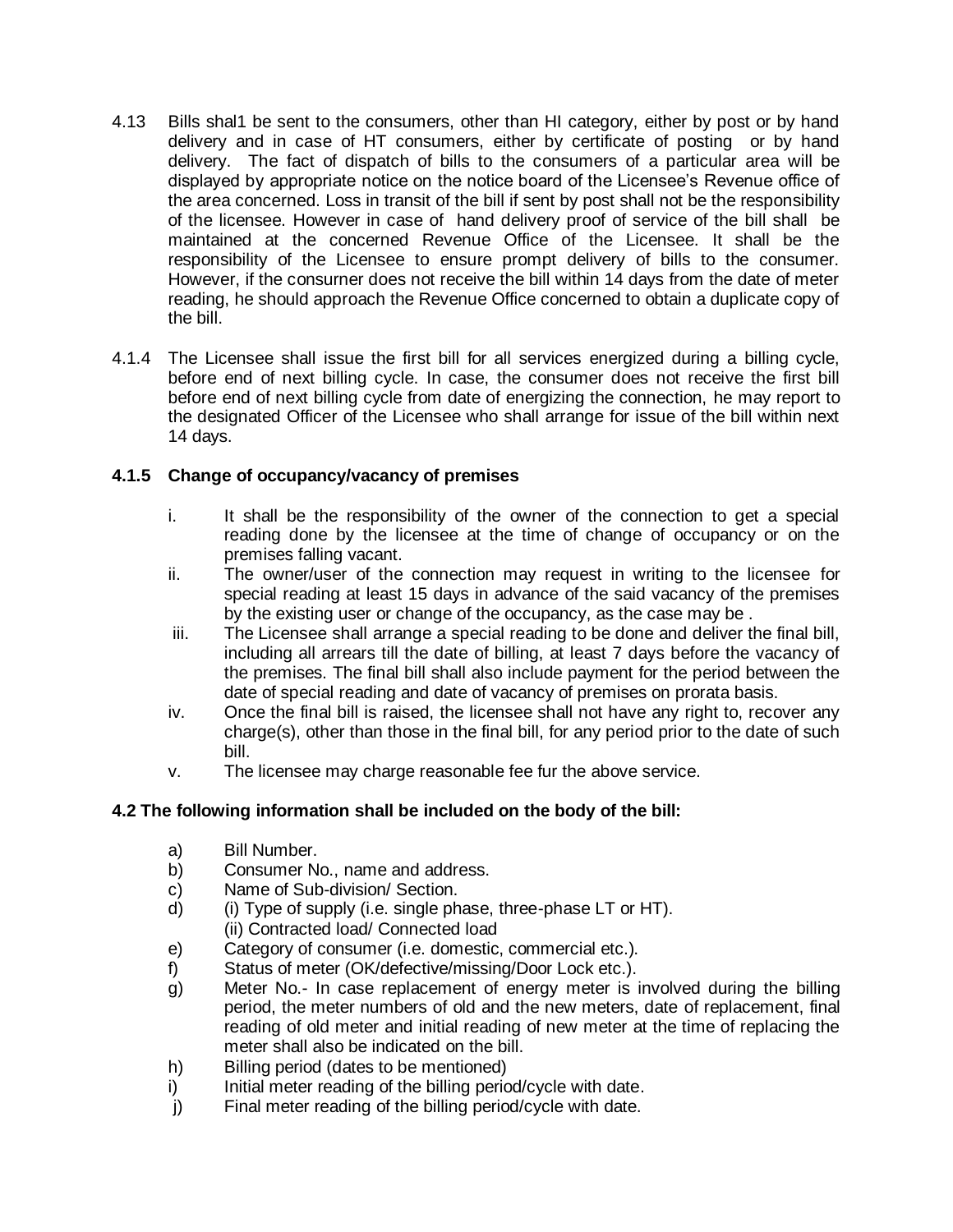- k) Multiplying Factor of the meter.
- l) Number of units consumed during the billing period.
- m) Date of the bill and due date of payment.
- n) Billing details:- The details for the current month demand and arrears shall be furnished in the bills.
	- 1) Energy / Monthly Minimum Charges.
	- 2) Fixed Charges
	- Capacitor Surcharge
	- 4) Customer Charges<br>5) Electricity Duty
	- **Electricity Duty**
	- 6) Fuel cost adjustment charges
	- 7) Surcharge for low power factor
	- 8) Additional charges for belated payment
	- 9) Interest on instalments due
	- 10) Total current month demand
	- 11) Arrears- (i) Preceding financial year (ii)Current financial year
	- 12) Others
	- 13) Total amount due
	- 14) Adjustment
	- 15) Net Amount
- o) Mode of payment.
- p) Designation and address of authorities with whom complaints or grievances can be lodged and addresses and telephone numbers of the Fourm and the Vidyut Ombudsman constituted under section 42 of the Act .
- q) In case of cheques and bank drafts, the receiving authority in whose favour the amount should be drawn.
- r) Telephone No. of Customer Service Centre and Revenue Unit.
- s) Address / Details of concerned local collection centres and Electricity Revenue Offices of licensee with working hours where payment of Electricity Bill shall be made.

Details of cost to serve for the category, cross-subsidy and Government subsidy per unit, slab-wise, and information from (P) to (5) may be printed on the reverse of the Bill.

# **4.3 Payment of Electricity Bill**

- 4.3.1 The payment of bill shall normally be made at the specified local collection centre of the Licensee on any working day during prescribed hours, or through any other facility like eseva, banks, post offices, internet etc. as may be provided by the licensee.
- 4.3.2 The Licensee may, however, specify any collection centers for making payment for a group of consumers in addition to the concerned Revenue Office of the Licensee, where arrangement shall be made by licensee to accept payment of Bills both by cash and DD /Cheque.
- 4.3.3 If due date/disconnection date for default indicated in the bill for payment of the amount is a Sunday or a Public Holiday, the succeeding working day shall be treated as the due date/disconnection date for default.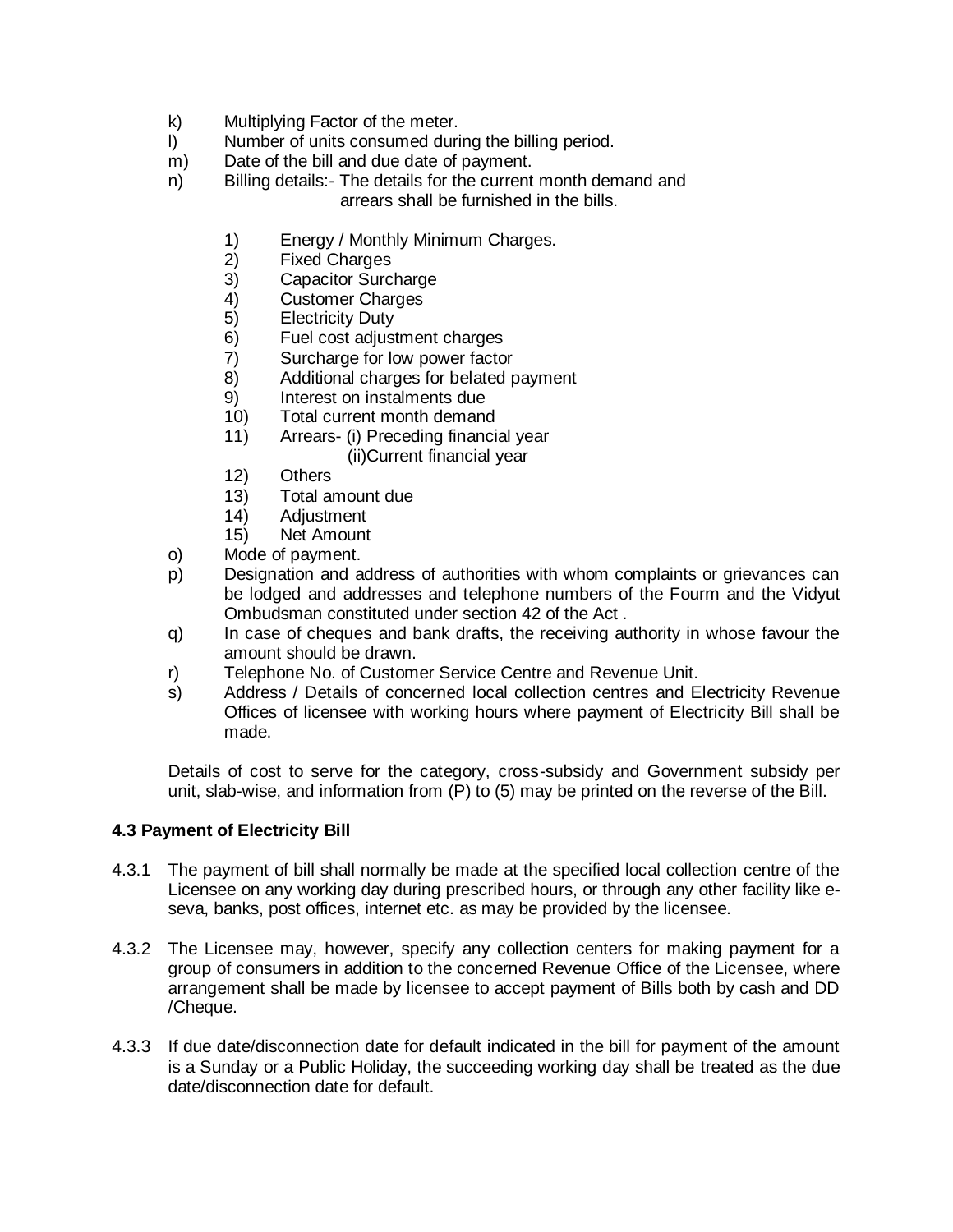- 4.3.4 The consumer shall present his bill at the time of payment without which payment will not be normally accepted. However if the consumer is unable to present his bill due to non-receipt of the same and if the consumer applies for duplicate bill at the concerned Electricity Revenue Office to enable him to make payment of his electricity bill, the Licensee shall arrange to accept payment of bill duly issuing duplicate bill on the spot. In other cases, if the consumer applies for a duplicate bill it shall be supplied within 3 days of receipt of application in writing in the office of issue. Non-receipt of the bill shall not entitle the consumer to delay the payment beyond the due date.
- 4.3.5 The billed amount shall be paid by the consumer as under:
	- i) Up to Rs.5,000/- ----By cash:

Provided that the licensee may accept higher amounts up to the limit(s) specified by him in rural areas, wherever the availability of banking facilities is considered to be inadequate.

- ii) Above Rs.5,000/- ---- By Cheque/Banker's Cheque/D.D. payable at local branch of any Scheduled Bank as indicated on the Electricity Bill.
- iii) Any consumer, if he so desires, where the amount is less than Rs.5,000/-, can also pay the same by way of Crossed Cheque/Banker's Cheque/ D.D. payable at local branch of any Scheduled Bank as indicated on the Electricity Bill.
- iv) Where specifically allowed by the Licensee, the amount can also be paid by credit cards, Internet payment and through 'E-seva' centers.
- 4.3.6 The Licensee shall issue a receipt to the consumer for the payment of electricity bills made by way of cash or DD / Banker's Cheque drawn on any scheduled bank. In case of payment made by way of personal cheques, the licensee shall issue acknowledgement to the consumer for the receipt of cheque. Bank certificate that money is transferred to licensee's account *is* sufficient proof of payment.
- 4.3.7 All consumers shall pay the Current Consumption charges within 15 days from the date of the bill and the Licensee shall ensure distribution of Electricity Bills to the consumers not less than 10 days before the due date for payment.
- 4.3.8 In case a cheque given by the consumer is not honoured and payment is not made, action may be initiated by the Licensee for disconnection, treating it as a case of nonpayment as detailed in clause 4.8. The licensee may not accept payment through cheques from such consumer for a period of one year from the billing month for which the cheque given by the consumer has bounced. For that particular one year, the consumer maybe required to pay his bill in cash / by DD only. This shall be without prejudice to other rights of the Licensee to proceed against the consumer for dishonour of the cheque.
- 4.3.9 **Advance payment of anticipated bills by consumer:** The consumer shall have the facility to make advance payments towards the Consumption Charges and require the Licensee to adjust the amount against bills that may be raised by the Licensee from time to time such advance payments do not attract any interest.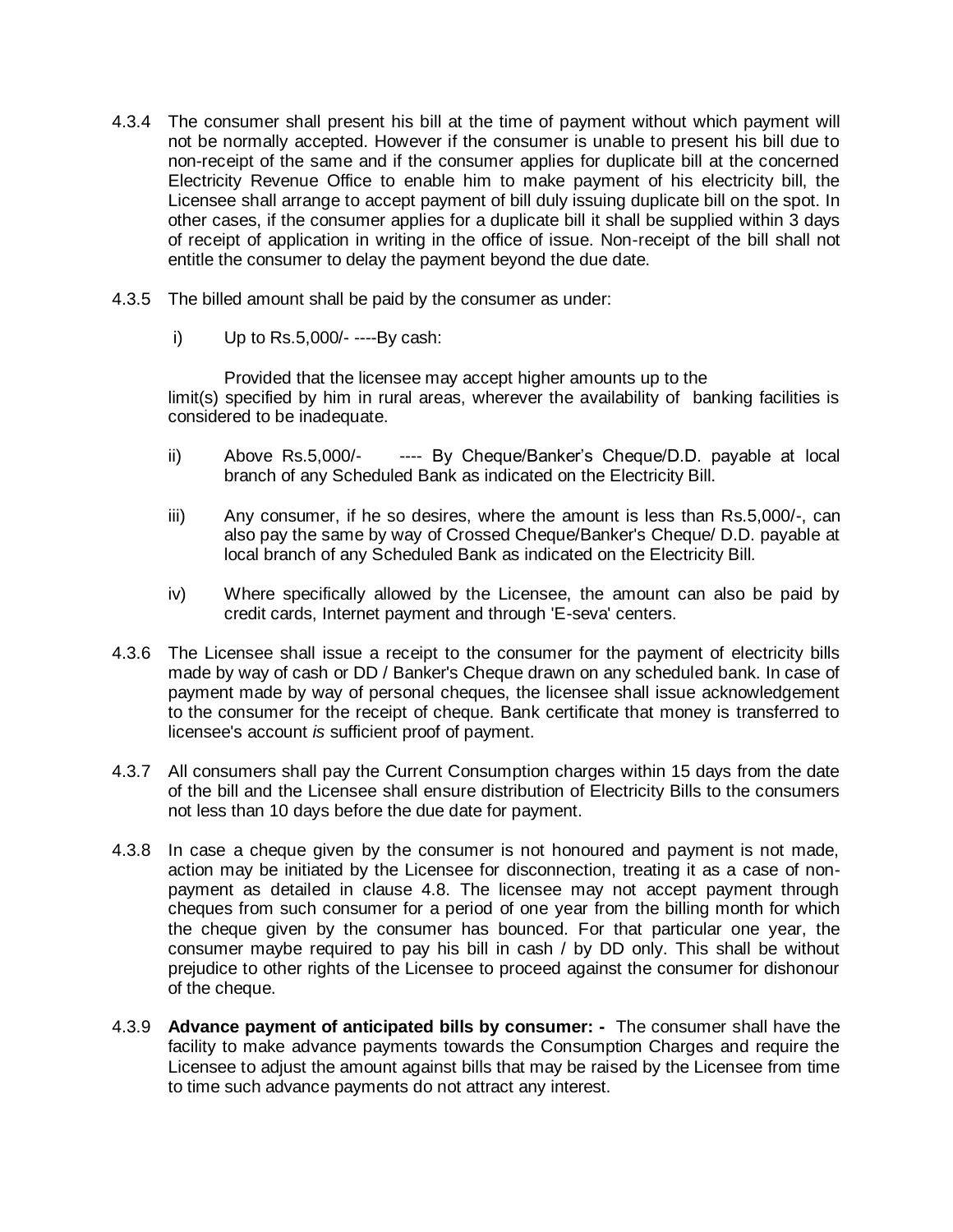- 4.4. **Additional charges for belated payment of bills**: In case the consumers do not pay the bills by the due date mentioned in the bills, additional charges for delayed payment of bills shall apply as per tariff orders issued from time to time.
- 4.5. **Adjustment of amount paid**: -The amount paid by the consumer shall first be adjusted as per the priorities stated hereunder:
	- a) Arrears as on 31 SI March of previous financial year.
	- (b) Arrears accrued from  $1<sup>st</sup>$  April of the current financial year till the date of bill.
	- c) Current month Consumption charges
- 4.6. **Installment facility**: Licensee may grant at its discretion, the facility of payment of arrears bills by installments.
	- 4.6.1 Grant of installment facility shall not affect the liability of the consumer to pay additional charges for delayed payment as per tariff notifications issued from time to time, till full clearance of arrears. Apart from the additional charges leviable for belated payment, such consumer shall be required to pay the interest charges at 24% per annum on the amount outstanding out of the charges allowed to be paid in installments.
	- 4.6.2 The Licensee shall designate and notify the authorities who may grant installment facilities for LT and HT services from time to time.

# 4.7. **Erroneous / Disputed Bills**

- 4.7.1 The consumer shall make the full payment of the electricity bill amount: Provided that the supply of electricity shall not be cut off if such consumer deposits, under protest –
	- (a) an amount equal to the sum claimed from him, or
	- (b) the electricity charges due from him for each month calculated on the basis of average of amounts for electricity paid by him during the preceding six months, whichever is less, pending disposal of any dispute raised by the consumer on the bills.

4.7.2 The Licensee shall normally resolve the billing disputes as per the standards of performance notified by the Commission under section 57 (1) of the Act, failing which the consumer shall be entitled for compensation as prescribed by the Commission under section 57(2) of the Act, without prejudice to his right to seek relief through the Forum for redressal of grievances of consumers under section 42(5) of the Act.

- 4.7.3 On examination of the complaint, if the Licensee finds the bill to be erroneous, a revised bill shall be given to the consumer indicating a revised due date of payment, which should be fixed not earlier than seven days from the date of delivery of the revised bill to the consumer. If the consumer has paid any excess amount, it shall be refunded by way of adjustment in the subsequent bills. The licensee shall pay to the consumer interest charges at 24% per annum on the excess amount outstanding on account of such wrong billing.
- 4.7.4 If the Licensee finds the bills to be correct the consumer shall be intimated accordingly and notified to pay the amount with additional charges for belated payment from the due date.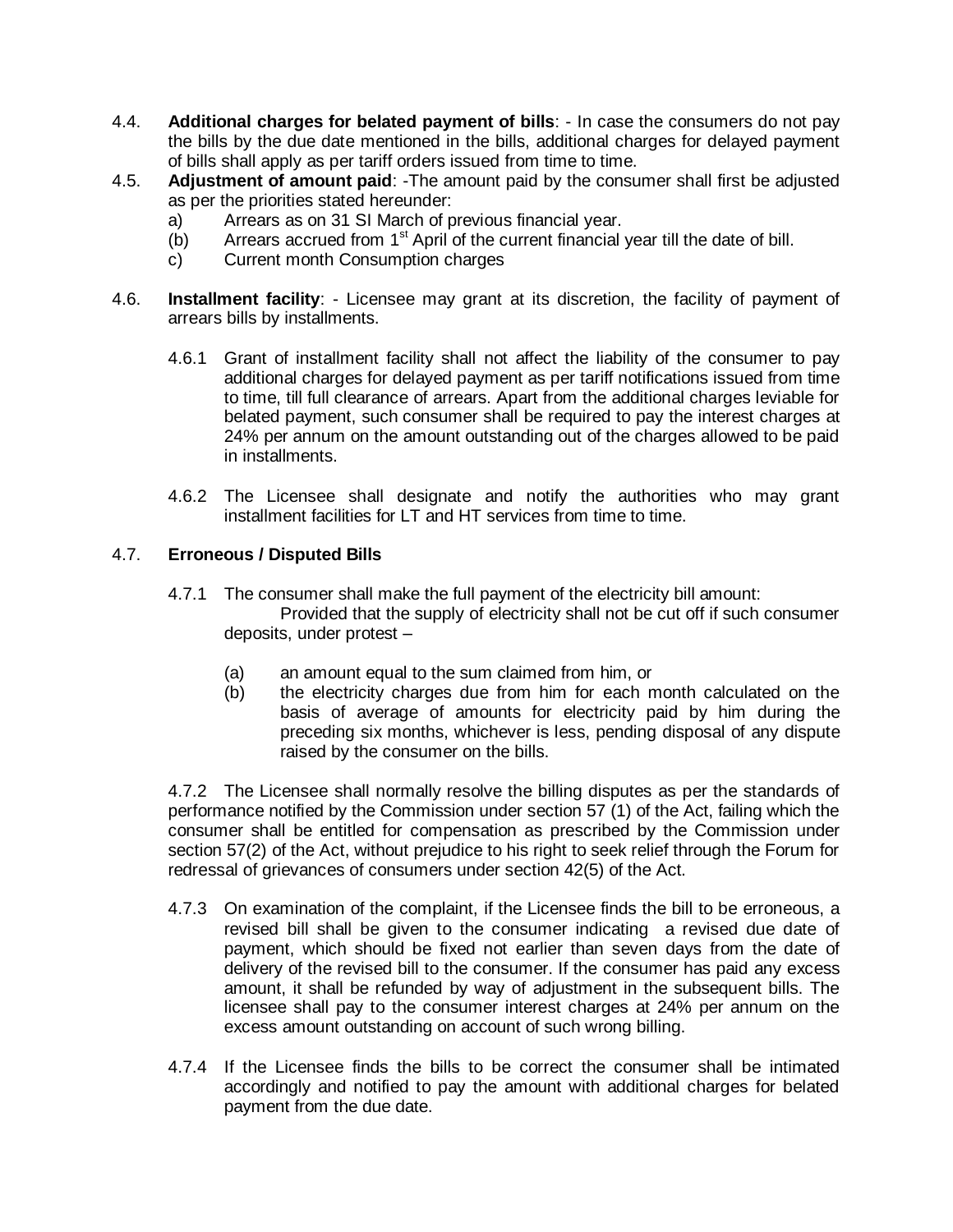### **4.8. DISCONNECTION OF SERVICE**

- **4.8.1 Disconnection due to non-payment**: -Where a consumer neglects to pay any consumption charge for electricity or any other sum due from him to a Licensee, by the due date mentioned in the bill, in respect of supply of energy to him or in respect of supply, transmission or distribution or wheeling of electricity to him, the licensee may, after giving not less than fifteen (15) clear days' notice in writing to such person and without prejudice to his rights to recover such charge or other sum by suit, cut off supply of electricity and for that purpose disconnect any electric supply line or other works being the property of such licensee or the generating company through which electricity may have been supplied, transmitted, distributed or wheeled and may discontinue the supply until such , charge or other sum, together with any expenses incurred by him in cutting off and reconnecting the supply are paid, but no longer .
- 4.8.2 Notwithstanding anything contained in any other law for the time being in force, no sum due from any consumer, under this section shall be recoverable after a period of two years from the date when such sum became first due unless such sum has been shown continuously as recoverable as arrears of charges for electricity supplied and the licensee sha11not cut off the supply of the electricity.
- 4.8.3 In case of continued default in payment of electricity charges and any sum due to licensee by any consumer, the Licensee shall be entitled to terminate the agreement executed by the consumer as per the terms and conditions of supply of the Licensee as approved by the Commission.

### **5. Restoration of supply of electricity**

If any service is disconnected on account of non-payment of electricity charges or any other charges due to licensee, the consumer has to pay the charges for reconnection. The licensee shall restore the electrical supply in not more than four working hours after production of the proof of payment of charges by consumer in towns and cities and within 12 working hours after production of proof of payment of charges by consumer in rural areas. However restoration of power supply will be attended to only between 8.00 AM to 6.00 PM except in case of supply of electricity for essential services like water supply, hospitals etc., and other important government services. Such requests of consumers seeking reconnection after 6.00 PM, shall be attended the following day before 12 noon.

#### **6. Right of licensee to enter consumer premises and to remove fittings or other apparatus of licensee**

- 6.1.1 A licensee or any other person duly authorised by him may, at any time, and on informing the occupier of his intention enter any premises or land, under, over, along, across, in or upon which the electric supply-lines or other works have been lawfully placed by him for the purpose of -
	- (a) inspecting, testing, repairing or altering the electric supply-lines, meters, fittings, works and apparatus for the supply of electricity belonging to the licensee; or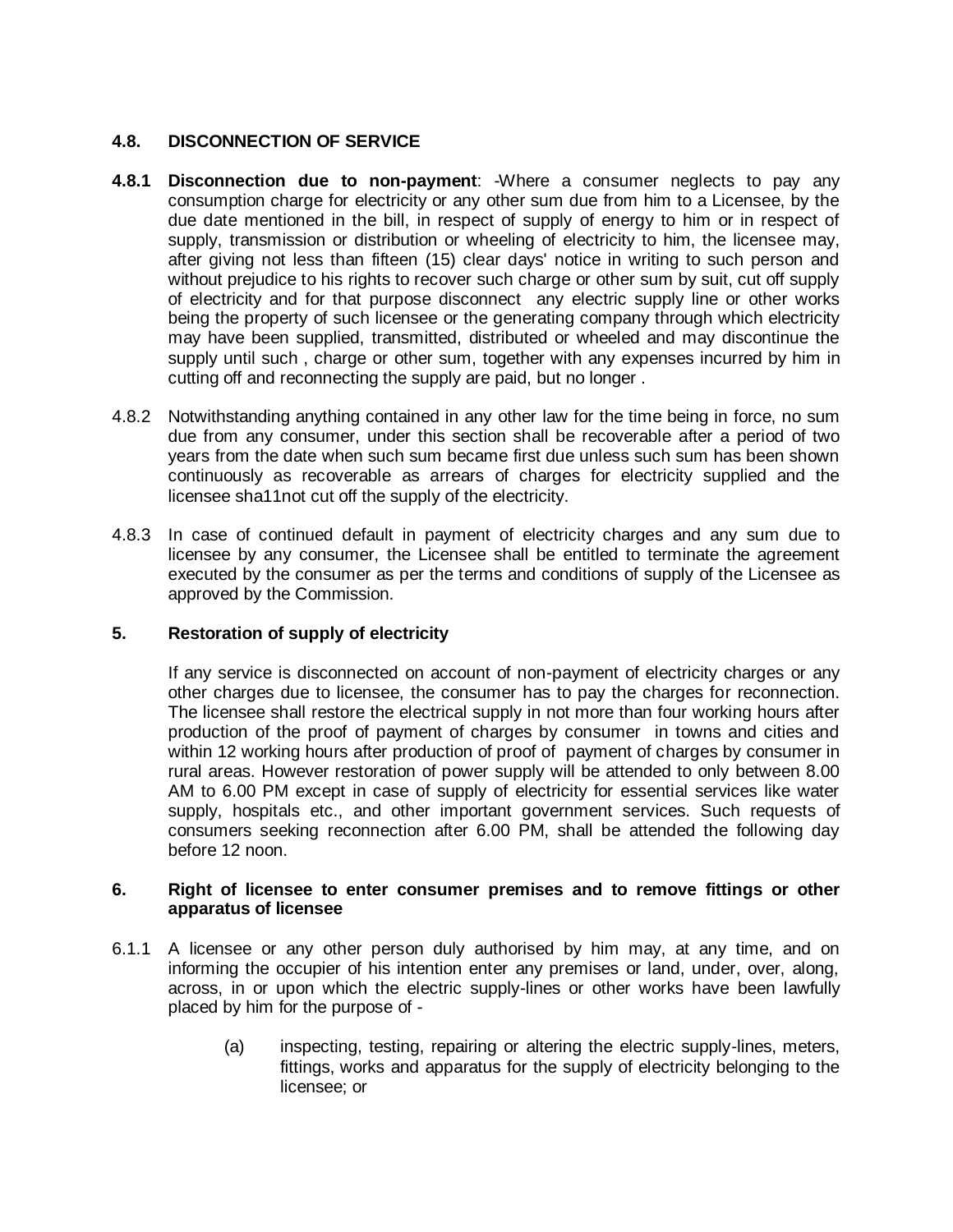- (b) ascertaining the amount of electricity supplied or the electrical quantity contained in the supply; or
- (c) removing any electric supply-lines, meters, fittings, works or apparatus belonging to the licensee where a supply of electricity is no longer required or the licensee is authorised to take away and cut off such supply.
- 6.2 A licensee or any person authorised as aforesaid may also, in pursuance of a special order in this behalf made by an Executive Magistrate and after giving not less than twenty-four hours notice in writing to the occupier enter:
	- (a) any premises or land referred to in clause for any of the purposes mentioned therein, or
	- (b) any premises to which electricity is to be supplied by him for the purpose of examining and testing the electric wires fittings, works and apparatus for the use of electricity belonging to the consumer.
- 6.3 Where a consumer refuses to allow a licensee or any person authorised as aforesaid to enter his premises or land in pursuance of the provisions of clause 6.1 or clause 6.2, refuses to allow him to perform any act which he is authorised by those clauses to perform, or fails to give reasonable facilities, the Licensee may after expiry of twenty -four hours from the service of a notice in writing on the consumer, disconnect the supply to the consumer till such refusal or failure continues, but no longer.

### **7 Tampering, distress or damage to electrical plant, lines or meter**

- 7.1 If the equipment i.e electrical plant, lines or meter etc. of the licensee placed in the consumer premises is found tampered, distressed/damaged, the licensee shall be entitled to recover the expenses incurred for restoration of such plant, line, meter etc., without prejudice to his right to take action under appropriate provisions of the Act, including disconnection of supply under section 56 of the Act for non-payment of the cost for replacement/rectification.
- 7.2 Wherever un-authorised use of electricity is involved, the provision of section 126 shall apply and where theft of electricity is involved, the provisions of section 135 shall apply.
- 7.3 Wherever un-authorised use of electricity is detected and a final order is issued by the assessing officer, the consumer shall be entitled to file an appeal to the appellate authority under section 127 of the Act.

### **8. Service of notice**

- 8.1 Any order/ notice to the consumer by the licensee including the notice under section 56 of the Electricity Act, 2003 shall be deemed to be duly served by the licensee if it is:
	- (a) Sent by registered post, under certificate of posting, by courier, or other similar means, or